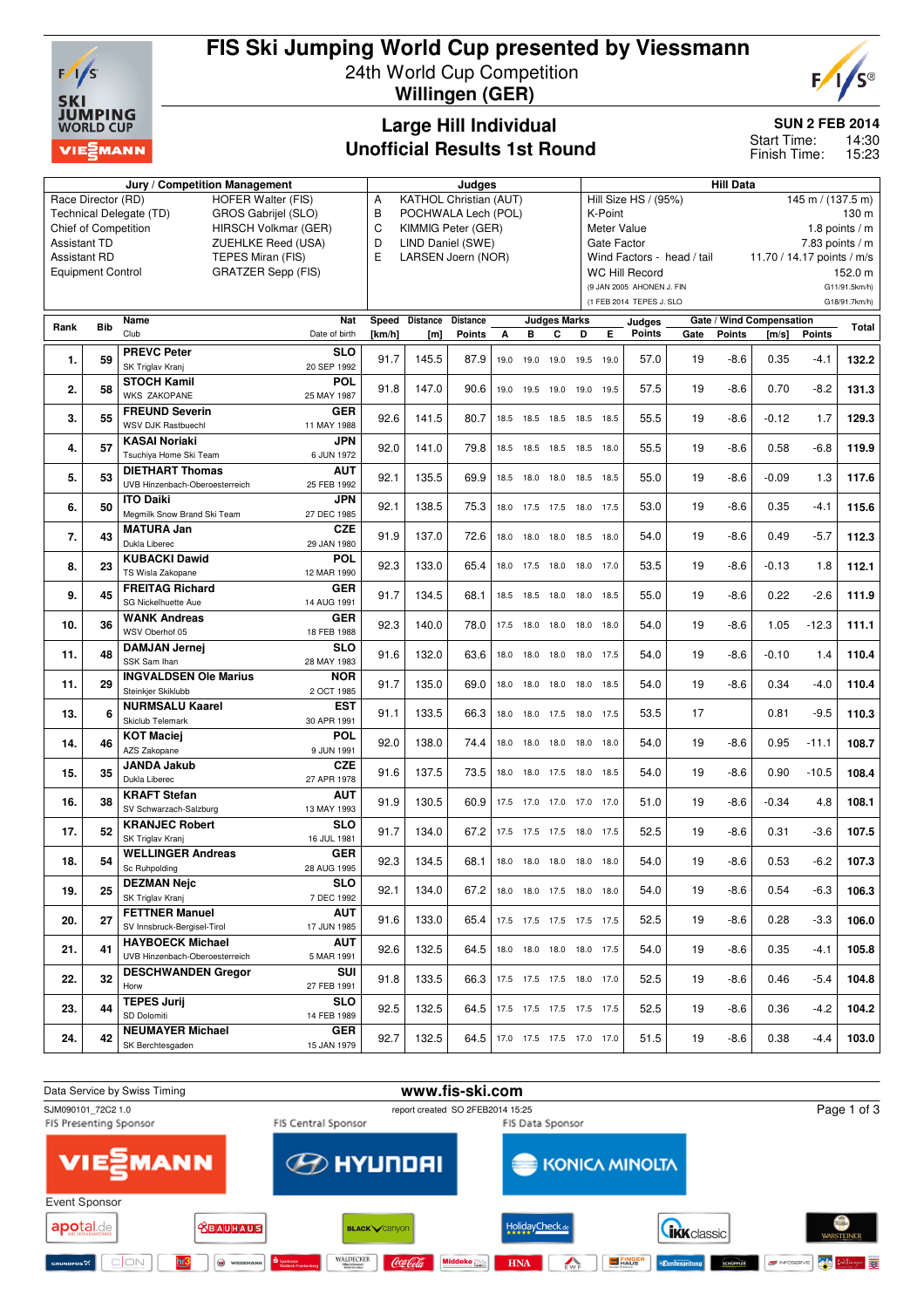

# **FIS Ski Jumping World Cup presented by Viessmann** 24th World Cup Competition **Willingen (GER)**



### **Large Hill Individual Unofficial Results 1st Round**

**SUN 2 FEB 2014**

14:30 15:23 Start Time: Finish Time:

| Rank | <b>Bib</b> | Name                                               | <b>Nat</b><br>Speed<br><b>Distance</b><br><b>Distance</b><br><b>Judges Marks</b> |        |       |               |      |                          |                          | Judges         | Gate / Wind Compensation |               |      |               | Total   |               |       |
|------|------------|----------------------------------------------------|----------------------------------------------------------------------------------|--------|-------|---------------|------|--------------------------|--------------------------|----------------|--------------------------|---------------|------|---------------|---------|---------------|-------|
|      |            | Club                                               | Date of birth                                                                    | [km/h] | [m]   | <b>Points</b> | A    | в                        | C                        | D              | E                        | <b>Points</b> | Gate | <b>Points</b> | [m/s]   | <b>Points</b> |       |
|      |            | <b>AHONEN Janne</b>                                | <b>FIN</b>                                                                       |        |       | 60.9          |      |                          |                          |                |                          |               | 19   |               |         |               |       |
| 25.  | 37         | Lahden Hiihtoseura                                 | 11 MAY 1977                                                                      | 92.5   | 130.5 |               |      | 18.0 17.5                | 17.0 18.0 17.5           |                |                          | 53.0          |      | $-8.6$        | 0.30    | $-3.5$        | 101.8 |
| 26.  | 26         | <b>WATASE Yuta</b>                                 | <b>JPN</b>                                                                       | 92.0   | 134.5 | 68.1          |      | 18.0 18.0 18.0 18.5 18.5 |                          |                |                          | 54.5          | 19   | $-8.6$        | 1.08    | $-12.6$       | 101.4 |
|      |            | Megmilk Snow Brand Ski Team                        | 8 AUG 1982                                                                       |        |       |               |      |                          |                          |                |                          |               |      |               |         |               |       |
| 27.  | 34         | <b>NAGLIC Tomaz</b>                                | <b>SLO</b>                                                                       | 92.0   | 133.5 | 66.3          | 17.5 | 18.0                     | 18.0 18.0 17.5           |                |                          | 53.5          | 19   | $-8.6$        | 0.92    | $-10.8$       | 100.4 |
|      |            | SSK Alpina Ziri                                    | 18 JUL 1989                                                                      |        |       |               |      |                          |                          |                |                          |               |      |               |         |               |       |
| 28.  | 56         | <b>AMMANN Simon</b>                                | SUI                                                                              | 92.4   | 132.5 | 64.5          |      |                          | 16.5 17.0 17.0 17.5 16.5 |                |                          | 50.5          | 19   | $-8.6$        | 0.53    | $-6.2$        | 100.2 |
|      |            | <b>SSC Toggenburg</b>                              | 25 JUN 1981                                                                      |        |       |               |      |                          |                          |                |                          |               |      |               |         |               |       |
| 29.  | 4          | <b>GRIMSRUD Simen Key</b><br>Asker Skiklubb        | <b>NOR</b><br>22 MAR 1992                                                        | 90.5   | 130.0 | 60.0          |      |                          | 17.5 17.5 17.5 17.5 17.0 |                |                          | 52.5          | 17   |               | 1.15    | $-13.5$       | 99.0  |
|      |            | <b>KRAUS Marinus</b>                               | <b>GER</b>                                                                       |        |       |               |      |                          |                          |                |                          |               |      |               |         |               |       |
| 30.  | 51         | <b>Wsv Oberaudorf</b>                              | 13 FEB 1991                                                                      | 92.0   | 125.5 | 51.9          |      |                          | 17.0 17.5 16.5 17.0 16.5 |                |                          | 50.5          | 19   | $-8.6$        | $-0.30$ | 4.2           | 98.0  |
|      |            | <b>KOUDELKA Roman</b>                              | <b>CZE</b>                                                                       |        |       |               |      |                          |                          |                |                          |               |      |               |         |               |       |
| 31.  | 9          | <b>LSK Lomnice nad Popelkov</b>                    | 9 JUL 1989                                                                       | 91.2   | 126.0 | 52.8          |      | 17.5 17.5                | 16.5 17.0 17.0           |                |                          | 51.5          | 17   |               | 0.57    | $-6.7$        | 97.6  |
| 32.  | 47         | <b>ZYLA Piotr</b>                                  | POL                                                                              | 91.7   | 129.0 | 58.2          |      |                          |                          |                |                          |               | 19   |               | 0.39    | $-4.6$        | 96.0  |
|      |            | KS Wisla Ustronianka                               | 16 JAN 1987                                                                      |        |       |               |      | 17.0 17.5                | 17.0 17.0 16.5           |                |                          | 51.0          |      | $-8.6$        |         |               |       |
| 33.  | 33         | <b>POPPINGER Manuel</b>                            | <b>AUT</b>                                                                       | 91.6   | 130.0 | 60.0          |      |                          | 17.5 17.5 17.0 17.5 17.0 |                |                          | 52.0          | 19   | $-8.6$        | 0.68    | $-8.0$        | 95.4  |
|      |            | SV Innsbruck-Bergisel-Tirol                        | 19 MAY 1989                                                                      |        |       |               |      |                          |                          |                |                          |               |      |               |         |               |       |
| 34.  | 40         | <b>KOFLER Andreas</b>                              | <b>AUT</b>                                                                       | 92.1   | 128.0 | 56.4          |      |                          | 17.5 17.5 17.5 17.5 17.0 |                |                          | 52.5          | 19   | $-8.6$        | 0.47    | $-5.5$        | 94.8  |
|      |            | SV Innsbruck-Bergisel-Tirol                        | 17 MAY 1984                                                                      |        |       |               |      |                          |                          |                |                          |               |      |               |         |               |       |
| 35.  | 31         | <b>EISENBICHLER Markus</b><br><b>TSV Siegsdorf</b> | <b>GER</b><br>3 APR 1991                                                         | 91.9   | 122.5 | 46.5          |      | 17.0 17.0                | 16.5 17.0 16.5           |                |                          | 50.5          | 19   | -8.6          | $-0.42$ | 5.9           | 94.3  |
|      |            | <b>JOHANSSON Robert</b>                            | <b>NOR</b>                                                                       |        |       |               |      |                          |                          |                |                          |               |      |               |         |               |       |
| 35.  | 20         | Soere Aal IL                                       | 23 MAR 1990                                                                      | 91.9   | 124.0 | 49.2          |      | 17.0 17.0                | 17.0 17.0 17.0           |                |                          | 51.0          | 19   | $-8.6$        | $-0.19$ | 2.7           | 94.3  |
|      |            | <b>HVALA Jaka</b>                                  | <b>SLO</b>                                                                       |        |       |               |      |                          |                          |                |                          |               |      |               |         |               |       |
| 37.  | 28         | Ssk Ponikve<br>15 JUL 1993                         |                                                                                  | 91.6   | 126.5 | 53.7          | 17.5 | 17.0                     | 17.0 17.0                |                | 16.5                     | 51.0          | 19   | -8.6          | 0.26    | $-3.0$        | 93.1  |
| 38.  | 49         | ZIOBRO Jan                                         | <b>POL</b>                                                                       | 91.8   | 121.0 | 43.8          |      |                          | 16.5 17.0 16.5 16.5 16.5 |                |                          | 49.5          | 19   | $-8.6$        | $-0.54$ | 7.6           | 92.3  |
|      |            | <b>WKS Zakopane</b>                                | 24 JUN 1991                                                                      |        |       |               |      |                          |                          |                |                          |               |      |               |         |               |       |
| 39.  | 19         | <b>MUOTKA Olli</b>                                 | <b>FIN</b>                                                                       | 92.4   | 121.5 | 44.7          |      |                          | 17.0 17.0 17.0 16.5 16.5 |                |                          | 50.5          | 19   | $-8.6$        | $-0.35$ | 5.0           | 91.6  |
|      |            | Lahti Ski Club                                     | 14 JUL 1988                                                                      |        |       |               |      |                          |                          |                |                          |               |      |               |         |               |       |
| 40.  | 18         | <b>ROMASHOV Alexev</b><br><b>CSKA</b>              | <b>RUS</b><br>29 APR 1992                                                        | 91.6   | 122.5 | 46.5          |      | 16.5 17.0                | 16.5 16.5 16.5           |                |                          | 49.5          | 19   | $-8.6$        | $-0.29$ | 4.1           | 91.5  |
|      |            | <b>SHIMIZU Reruhi</b>                              | <b>JPN</b>                                                                       |        |       |               |      |                          |                          |                |                          |               |      |               |         |               |       |
| 41.  | 24         | Megmilk Snow Brand Ski Team                        | 4 DEC 1993                                                                       | 91.7   | 126.0 | 52.8          |      |                          | 16.5 17.0 17.0 16.5 16.5 |                |                          | 50.0          | 19   | $-8.6$        | 0.34    | $-4.0$        | 90.2  |
|      |            | <b>KORNILOV Denis</b>                              | <b>RUS</b>                                                                       |        |       |               |      |                          |                          |                |                          |               |      |               |         |               |       |
| 42.  | 22         | Sdushor N. Novgorod Dinamo                         | 17 AUG 1986                                                                      | 91.7   | 121.5 | 44.7          |      |                          | 16.5 17.0 17.0 17.0 17.0 |                |                          | 51.0          | 19   | $-8.6$        | $-0.16$ | 2.3           | 89.4  |
|      |            | <b>COLLOREDO Sebastian</b>                         | <b>ITA</b>                                                                       | 90.5   | 120.0 | 42.0          |      |                          | 16.5 17.0 16.5 16.5 16.5 |                |                          | 49.5          | 17   |               | 0.41    | $-4.8$        |       |
|      | 43.<br>11  | G.S. Fiamme Gialle                                 | 9 SEP 1987                                                                       |        |       |               |      |                          |                          |                |                          |               |      |               |         |               | 86.7  |
| 44.  | 14         | <b>ROENSEN Atle Pedersen</b>                       | <b>NOR</b>                                                                       | 90.8   | 113.0 | 29.4          |      | 16.5 16.5                | 16.0 16.0 16.5           |                |                          | 49.0          | 17   |               | $-0.39$ | 5.5           | 83.9  |
|      |            | Eidsvoll IF                                        | 13 AUG 1988                                                                      |        |       |               |      |                          |                          |                |                          |               |      |               |         |               |       |
| 45.  | 8          | <b>ZOGRAFSKI Vladimir</b>                          | <b>BUL</b>                                                                       | 90.3   | 114.5 | 32.1          | 15.5 | 15.0                     | 15.5                     |                | 15.0 14.5                | 45.5          | 17   |               | 0.25    | $-2.9$        | 74.7  |
|      |            | Samokov<br><b>HULA Stefan</b>                      | 14 JUL 1993<br>POL                                                               |        |       |               |      |                          |                          |                |                          |               |      |               |         |               |       |
| 46.  | 16         | <b>WKS Zakopane</b>                                | 29 SEP 1986                                                                      | 90.1   | 110.0 | 24.0          | 15.0 | 16.0                     | 15.0                     | 16.0           | 16.0                     | 47.0          | 17   |               | $-0.11$ | 1.6           | 72.6  |
|      |            | <b>HEISKANEN Sami</b>                              | <b>FIN</b>                                                                       |        |       |               |      |                          |                          |                |                          |               |      |               |         |               |       |
| 47.  | 17         | Puijon Hiihtoseura<br>14 OCT 1991                  |                                                                                  | 91.3   | 112.0 | 27.6          | 16.0 | 16.0                     |                          | 16.0 16.0 15.5 |                          | 48.0          | 19   | $-8.6$        | $-0.32$ | 4.5           | 71.5  |
|      |            | <b>SWENSEN Vegard</b>                              | <b>NOR</b>                                                                       |        |       |               |      |                          |                          |                |                          | 47.5          |      |               |         | 6.8           |       |
| 48.  | 12         | Asker Skiklubb                                     | 22 OCT 1986                                                                      | 91.2   | 104.5 | 14.1          | 15.5 | 16.0                     | 16.0 15.5 16.0           |                |                          |               | 17   |               | $-0.48$ |               | 68.4  |
| 49.  | 30         | <b>VASSILIEV Dimitry</b>                           | <b>RUS</b>                                                                       | 92.0   | 114.0 | 31.2          | 15.0 | 15.0                     | 15.0 15.0                |                | 15.0                     | 45.0          | 19   | $-8.6$        | 0.07    | $-0.8$        | 66.8  |
|      |            | Ufa Dinamo                                         | 26 DEC 1979                                                                      |        |       |               |      |                          |                          |                |                          |               |      |               |         |               |       |
| 50.  | 39         | <b>KOIVURANTA Anssi</b>                            | <b>FIN</b>                                                                       | 92.4   | 113.0 | 29.4          |      |                          | 15.0 15.0 14.5 14.5 15.0 |                |                          | 44.5          | 19   | $-8.6$        | 0.05    | $-0.6$        | 64.7  |
|      |            | Kuusamon Erä-Veikot                                | 3 JUL 1988                                                                       |        |       |               |      |                          |                          |                |                          |               |      |               |         |               |       |